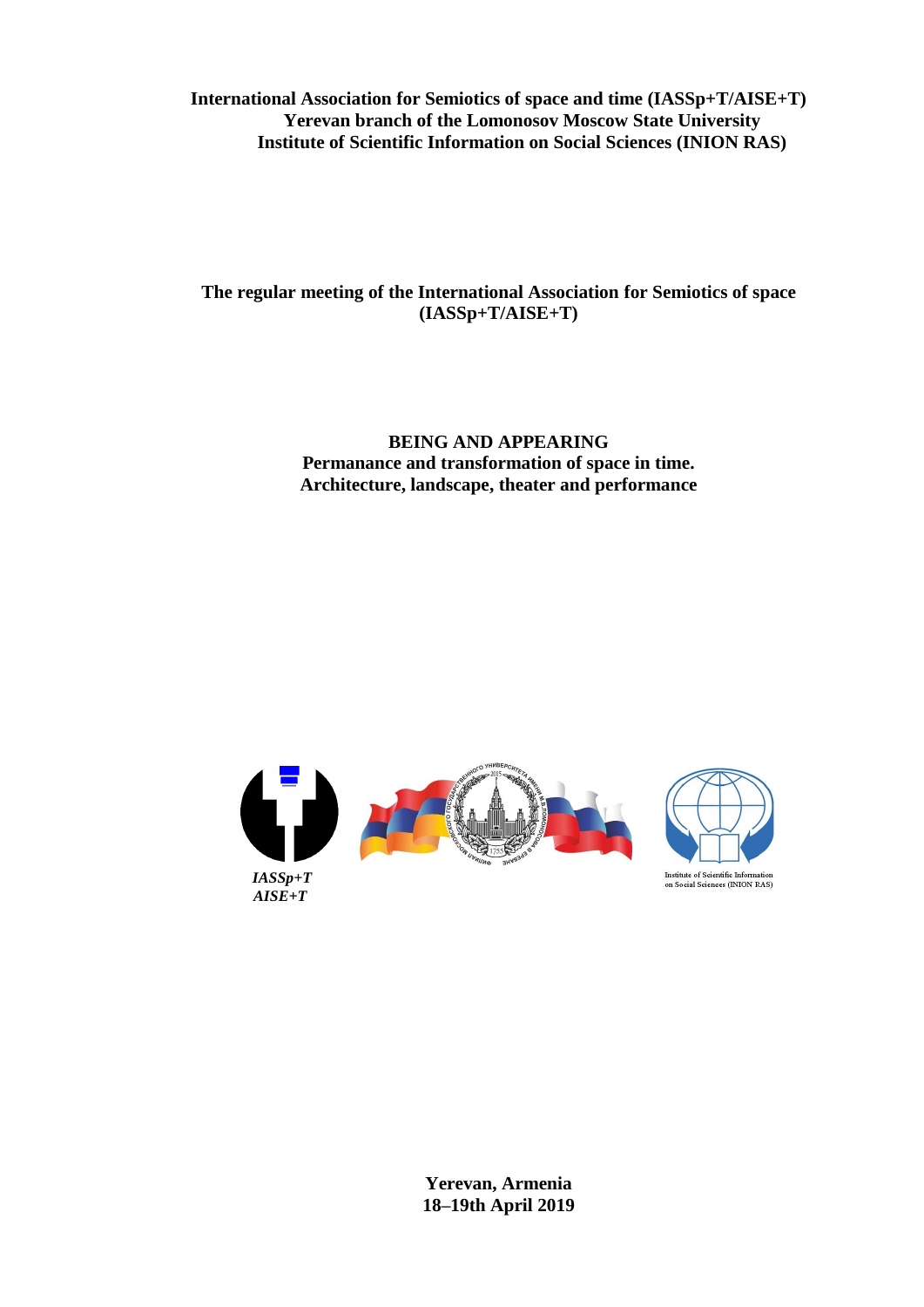## **18th April**

11.00–13.00

*Pellegrino Pierre*, CRAAL, Lausanne, Switzerland **The empty space and the infinite, the fiction and the sacred; architecture, practices and rituals**

*Vasilski Dragana*, University Union Nikola Tesla, Faculty of Architecture and Urban Planning, Belgrade, Serbia **Theater as empty space**

*Poghosyan Mariam***,** Yerevan State Institute of Theater and Cinematography, Armenia **Performativity in the theater: the influence of the area on the perception of the spectator and rethinking of the area through the theater story**

*Silvano Filomena***,** CRIA, NOVA-FCSH Universidade Nova de Lisboa – Faculdade de Ciências Sociais e Humanas

**Fashion shows and the performative transformation of the location's meaning**

14.00–17.00

*Morozova Milena*, Moscow State University, Russia **The animation of literary landscapes through theatrelization**

*Godel Armen,* Haute Ecole de Musique de Genève **Yang Guifei's Passion, in the imaginary worlds of Noh theater**

*Morozova Tatiana*, State Institute of Art Studies, Russia **Semiotic mechanisms of intercultural communications on example of the Indian and Nepalese theatrical traditions**

*Kozhevnikova Alina*, Lomonosov Moscow State University, Moscow **Visual spatial sign codes in Nepalese song and dance rituals**

*Ivanova Anna, Kalutskov Vladimir,* Lomonosov Moscow State University, Russia **Landscape performance as a form of revival of the cultural landscape (on the projects of the folklore-ethnographic theater on Kizhi island)**